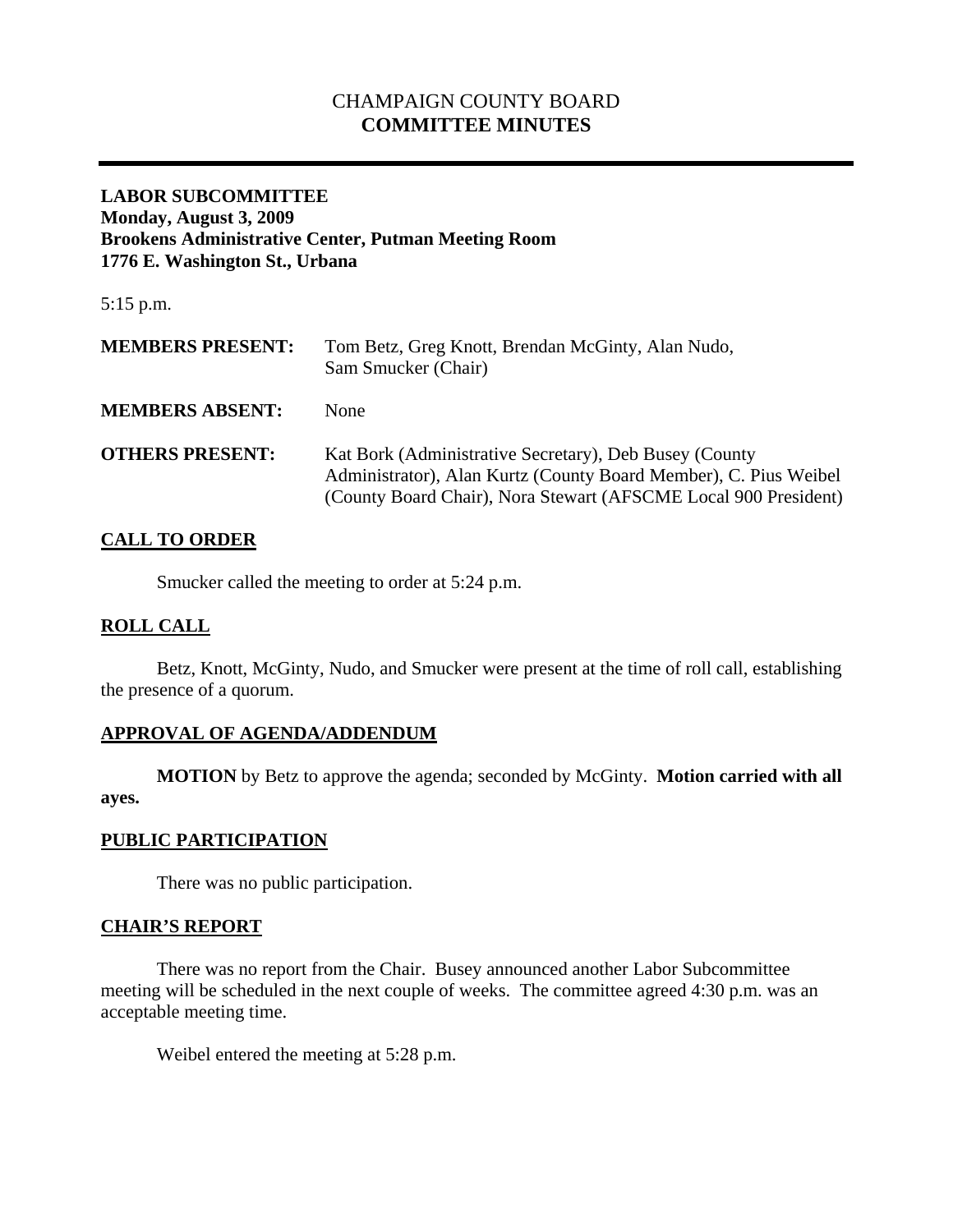## **INVITATION TO ATTEND LABOR-MANAGEMENT MEETING**

 Weibel stated that Tara McCauley, the AFSCME staff representative, asked for a labormanagement meeting at the Nursing Home, which was arranged approximately a month ago. Right before the meeting, McCauley sent an email to Weibel, certain County Board members, and selected Nursing Home Board of Directors members asking for representatives from both boards to attend the labor-management meeting. Contract negotiations were ongoing at that time, so Weibel responded that the Board members should not attend such meetings during the negotiation process. Negotiations have completed, though the contracts have not been signed, and McCauley has made another request for a labor-management meeting with representatives from the County Board and Nursing Home Board of Directors in attendance. Weibel felt the Labor Subcommittee should make a decision and asked Smucker who should attend a labor-management meeting. Smucker asked for an explanation of why McCauley was asking for the meeting.

Betz expressed concern because the neither the collective County Board nor individual Board members should be involved in the day-to-day operations of departments other than where it is statutorily or contractually required. If the County Board takes on the role of listening to grievances, it has the potential to contradict the people it has hired to operate the departments and Nursing Home. For example, Busey was hired to run the Administrative Services Department and it is not his position as a Board member to sit down with an employee that Busey needs to discipline, fire, or hire. Betz wanted to develop a policy to prevent individual Board members from being pulled into labor negotiations or grievances. Smucker concurred with Betz and said the Negotiating Team was the appropriate body to address issues. Weibel said the union could want to discuss a multitude of issues, including issues that should be bargained. The Negotiating Team can bring issues to the Labor Subcommittee for further discussion at their discretion. Weibel thought it might be more appropriate for the Nursing Home Board of Directors to attend the meeting. Smucker warned involving either board instead of the Negotiating Team could create confusion regarding who is responsible for negotiations. There needs to be a clear line of authority.

Busey agreed and pointed out that the collective bargaining agreements define labormanagement meetings. The assumption in the agreements is that management will attend those meetings, not County Board members who are policy-makers. If a manager felt he or she needed direction from the County Board regarding a labor-management meeting, it is incumbent on the manager to ask for the Board's direction. Weibel was happy to agree, he just wanted to make it a policy. Betz totally agreed with Busey's statements as he does not expect to monitor department heads as a Board member. The committee discussed the grievance process available to employees in the contracts. Betz asked if Andrew Buffenbarger, the Nursing Home Administrator, requested Board members to attend the labor-management meeting. Weibel had not contacted Buffenbarger about this issue. Betz wanted Buffenbarger to know the County Board has not hung him out to dry. They believe it is Buffenbarger's job to manage the Nursing Home and the Board would consult with him upon his request. Busey stated the new contract has been negotiated over the last nine months and contains even more definitive labor-management language.

**MOTION** by Betz that neither the collective County Board nor the individual County Board members would attend labor-management meetings unless the department manager or County Administrator requests the Board members' presence.